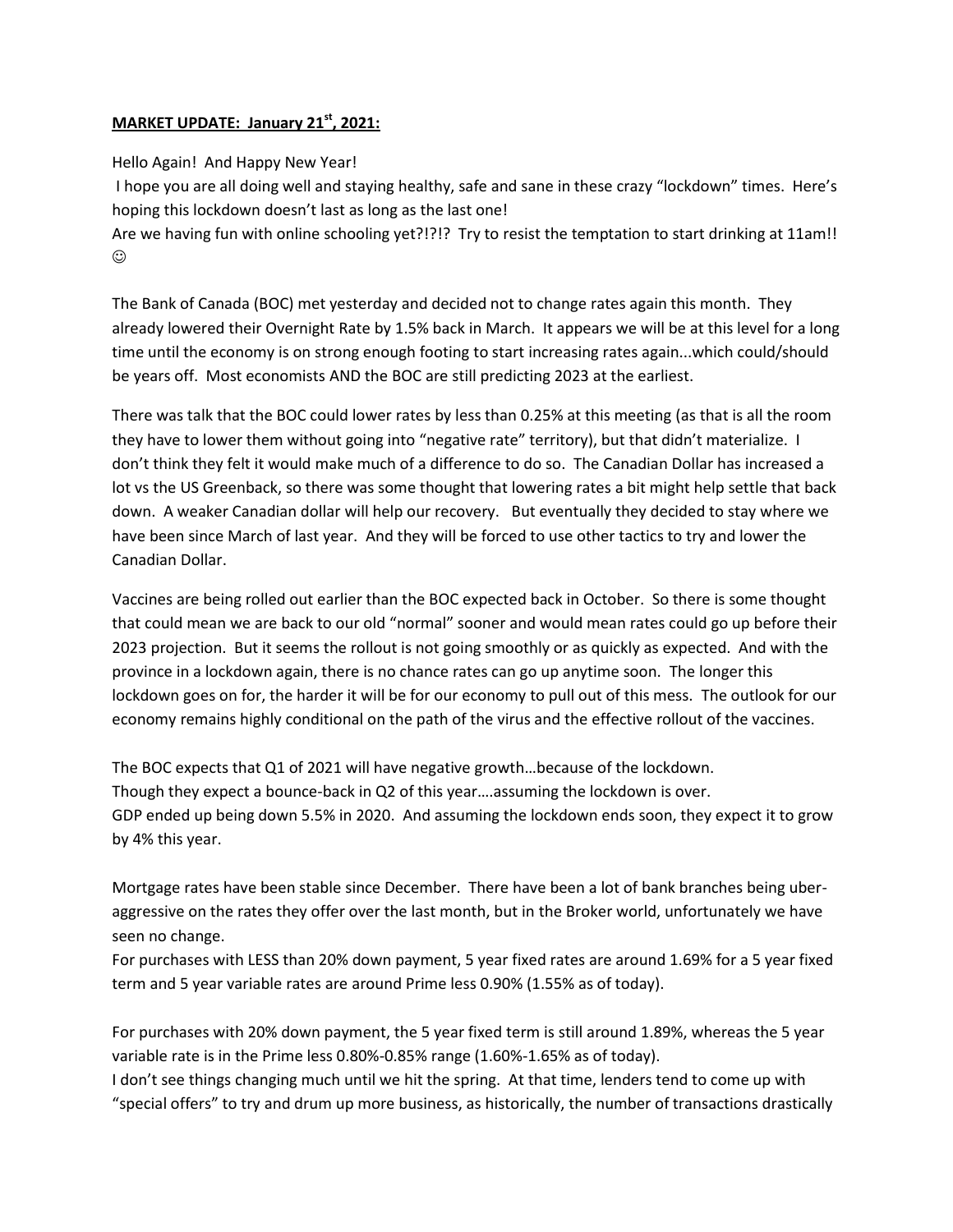increases in the spring…when people come out from hibernating and start looking to buy a new home. So my hope is that we'll see some mortgage rate drops at that time.

In other news, Donald Trump is gone…for now (so he says!). Here's hoping he doesn't run out of golf balls anytime soon!!

Joe Biden is now officially the POTUS…much to the dismay of Q followers. While this news will bring much joy to many people, a change in policy in the USA is going to impact us here in Canada. They've already started with the cancellation of The Keystone Pipeline. Those in Alberta are already going to be impacted, and I'm sure are furious. It remains to be seen if Trudeau will do anything about this. But with a shift to more "green policies" here in Canada, I am not sure he will attempt to fight the US on this, which will only anger Albertans further, and further slow their recovery.

So there is some uncertainty over that situation and all the new policies Biden will have (e.g. Biden has talked a lot about "MADE IN AMERICA"). These types of policies would drag down growth and slow down the recovery in Canada. So a Biden Presidency won't necessarily be all good news for us here in Canada.

The Unemployment Rate still stands at around 9% (though my guess is that it is probably growing with us being in a lockdown again). It was in the mid-5's back at this time last year. So there are still a lot of people out of work. This lockdown will ruin many small business owners…the vaccine can't be rolled out soon enough for many of them. And I think we all feel for them. REMEMBER TO SHOP LOCAL AND WITH THE LITTLE GUY!

## **IN GTA REAL ESTATE NEWS:**

*January 6, 2021 – Despite an unprecedented year due to COVID-19, including necessary public health restrictions and uncertainty surrounding the economy, Greater Toronto Area REALTORS® reported over 95,000 home sales in 2020 – the third-best result on record. The average selling price reached a new record of almost \$930,000.* 

*"The Greater Toronto Area housing market followed an unfamiliar path in 2020. Following the steep COVID-induced drop-off in demand during the spring, home sales roared back to record levels throughout the summer and fall. A strong economic rebound in many sectors of the economy, ultra-low borrowing costs and the enhanced use of technology for virtual open houses and showings fuelled and sustained the housing market recovery," said Lisa Patel, Toronto Regional Real Estate Board (TRREB) President.* 

*Highlights from 2020 include:* 

*• 95,151 sales were reported through TRREB's MLS® System – up by 8.4 per cent compared to 2019. This included a record result for the month of December, with 7,180 sales - a year-over-year increase of 64.5 per cent.* 

*• Year-over-year sales growth was strongest in the GTA regions surrounding Toronto, particularly for single-family home types.*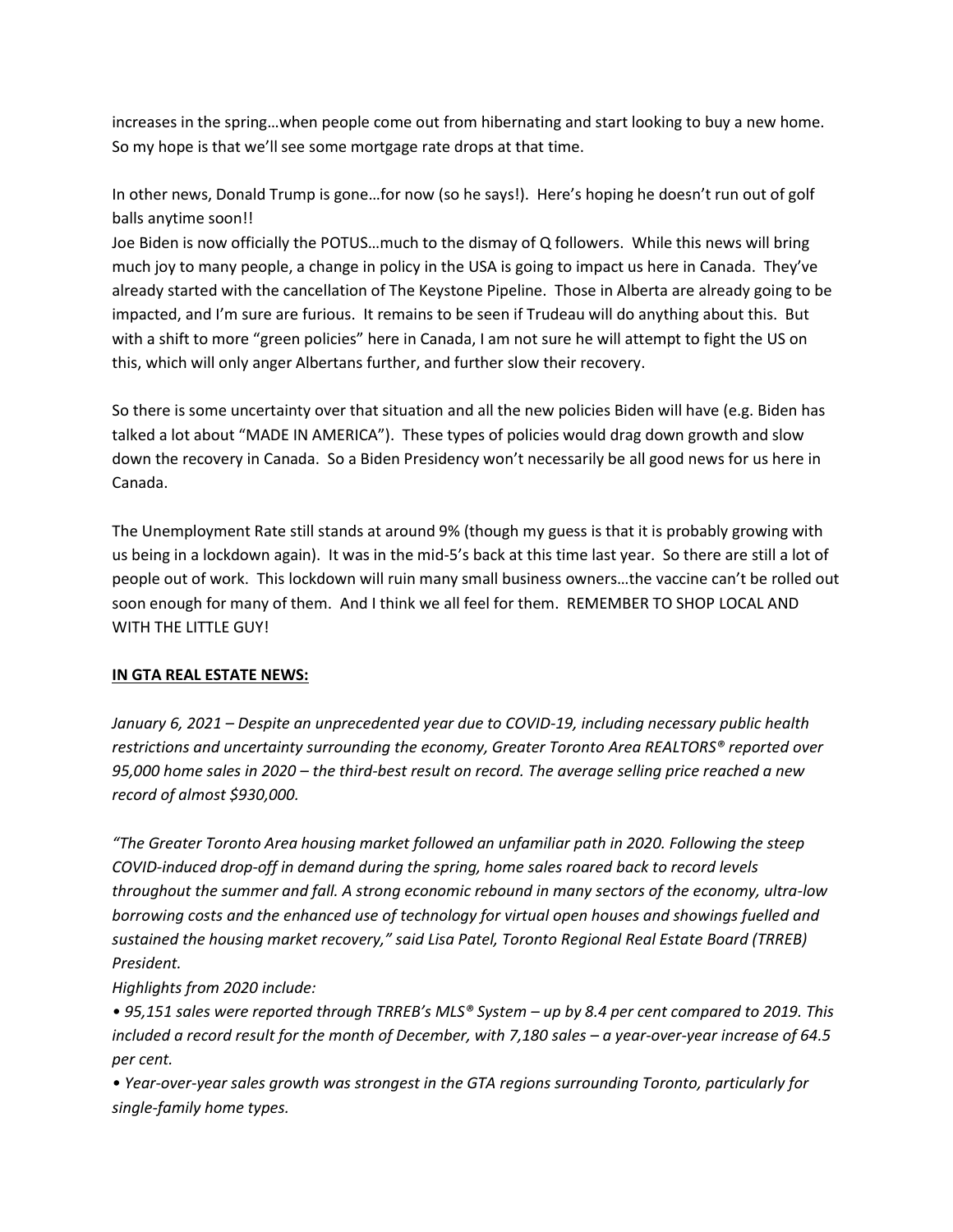*• The average selling price reached a new record of \$929,699 – up by 13.5 per cent compared to 2019. This included an average price of \$932,222 in December – a year-over-year increase of 11.2 per cent. The strongest average price growth was experienced for single-family home types in the suburban regions of the GTA.* 

*• After a pronounced dip in market activity between mid-March and the end of May, market conditions improved dramatically in the second half of the year, with multiple consecutive months of record sales and average selling prices.* 

*"While the housing market as a whole recovered strongly in 2020, there was a dichotomy between the single-family market segments and the condominium apartment segment. The supply of single-family homes remained constrained resulting in strong competition between buyers and double-digit price increases. In contrast, growth in condo listings far-outstripped growth in sales. Increased choice for condo buyers ultimately led to more bargaining power and a year-over-year dip in average condo selling prices during the last few months of the year," said Jason Mercer, TRREB Chief Market Analyst.* 

*"The next 12 months will be critical as we chart our path through recovery. In particular, the impact of resumption in immigration and the re-opening of the economy will be key. TRREB will once again be releasing its January results, Market Year in Review and 2021 Outlook report on February 8th . This will include a forecast for home sales and selling prices, the latest Ipsos consumer polling on the GTA housing market and new research related to innovative ways to bring on more housing supply," said John DiMichele, TRREB CEO.*

SOOO…despite a 2 month "vacation" from home buying in March-May last year, we see record numbers for the GTA housing market and most of Canada in 2020. Those numbers continued to be impressive in December.

What was a real surprise in December was the recovery in the GTA condo sector. With rents way down and prices beginning to soften in the condo market, it was a bit of a surprise to see condo sales activity be so strong. Maybe Investors saw it as a buying opportunity, with prices being as much as 10% below their highs? I would think that condos will be needed and desirable again once we get back to our old "normal" and immigration increasing again…but we could still be a long-way off from that happening. It will be interesting to see if the condo segment remains hot as we start of 2021.

For single family homes, demand still greatly outweighs supply. The desire for more land and space as we are stuck at home is very strong. And with low mortgage rates, I expect this trend to continue as we move forward. We simply need a lot more listings for this to change anytime soon.

The 2020 talk of the "deferral cliff" (where listings would increase due to homeowners being forced to sell or face foreclosure) has not materialized. Even CMHC has backed off from their ultra-pessimistic stance of last year.